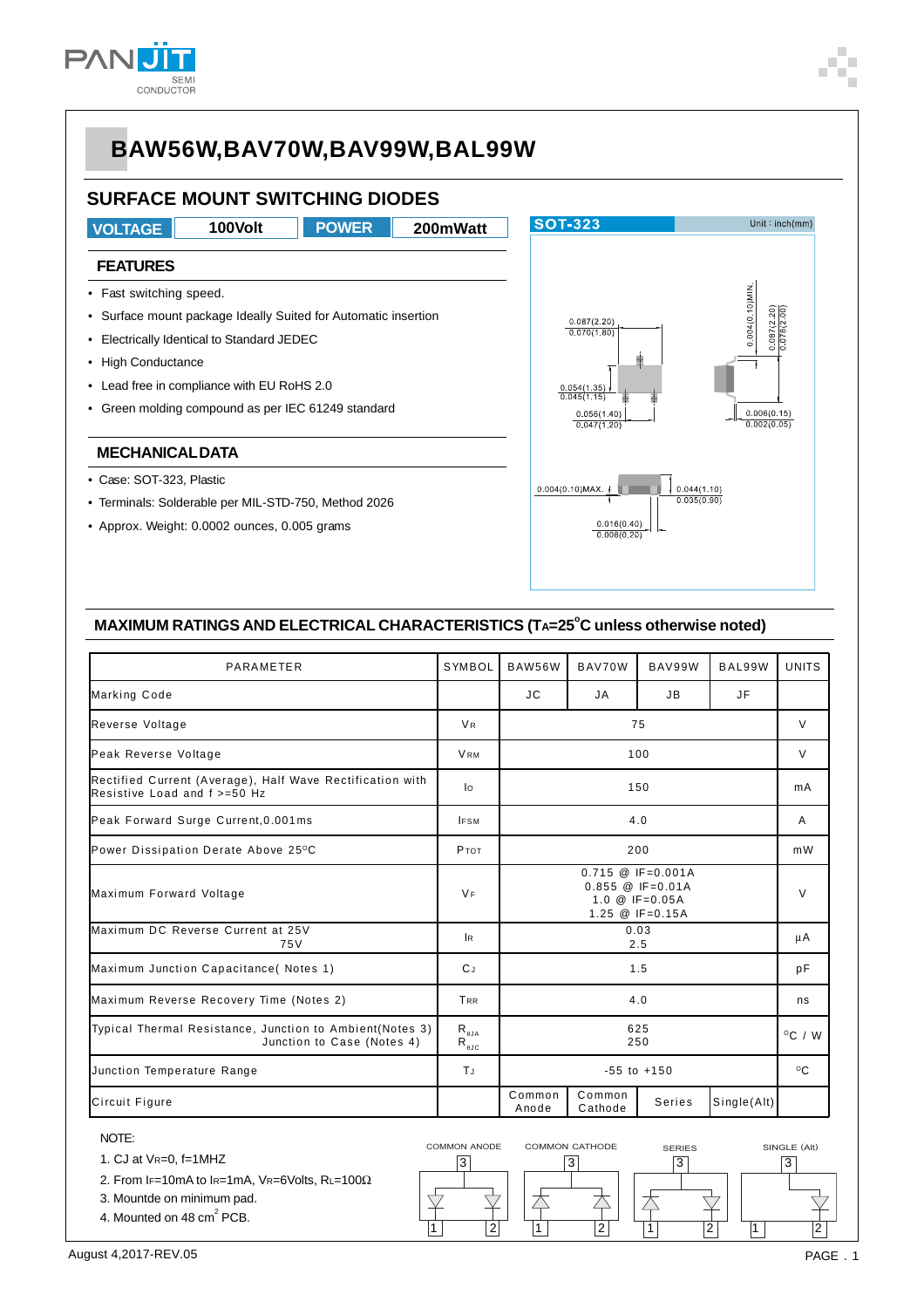

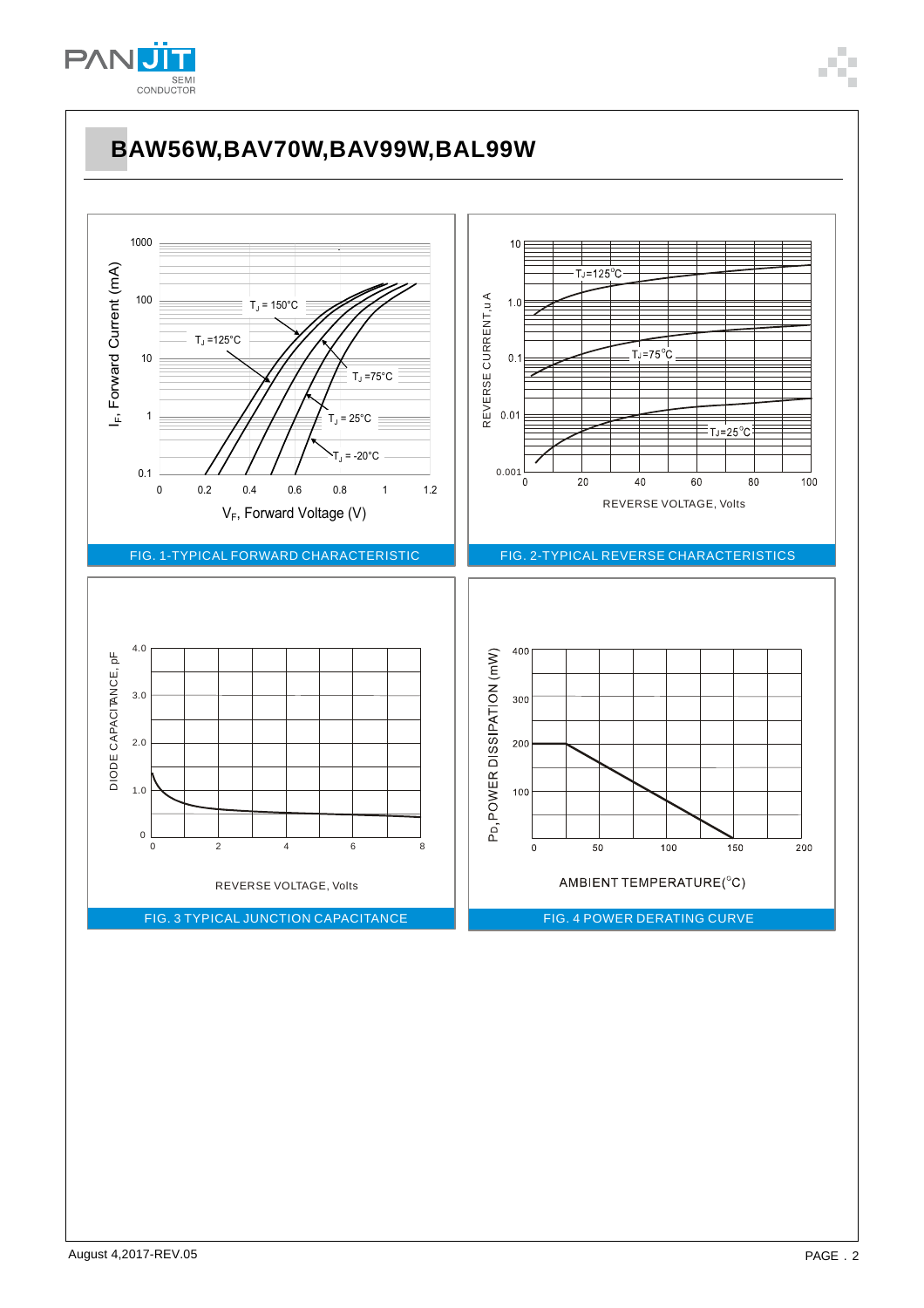

### **MOUNTING PAD LAYOUT**



### **ORDER INFORMATION**

• Packing information

T/R - 12K per 13" plastic Reel

T/R - 3K per 7" plastic Reel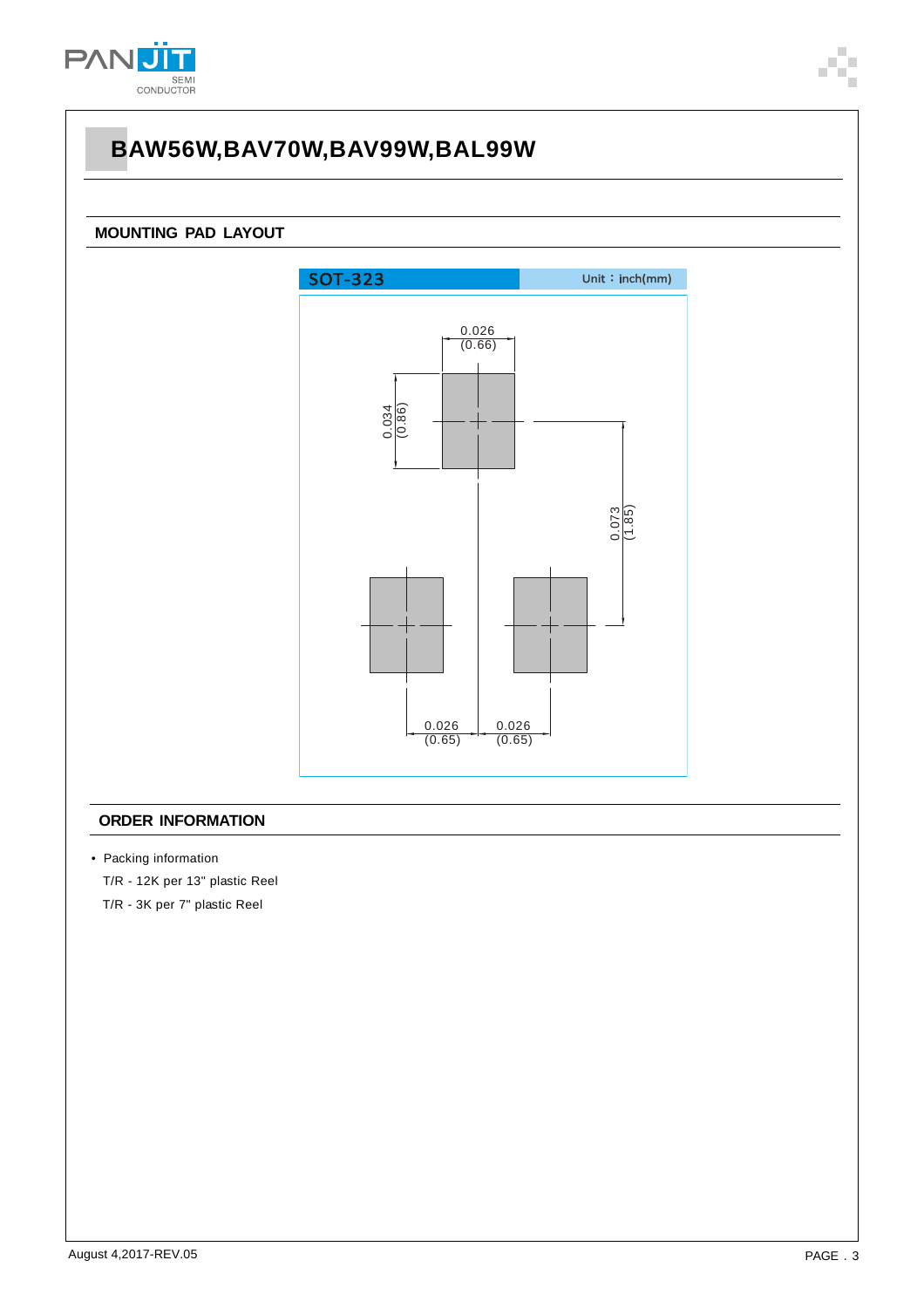

**Part No\_packing code\_Version** BAW56W\_R1\_00001

т

BAW56W\_R2\_00001

**For example :**

**RB500V-40\_R2\_00001 Part No.**

**Serial number**  $\bullet$ **Version code means HF Packing size code means 13"**

**Packing type means T/R**

| <b>Packing Code XX</b>                         |                      |                                            |                | <b>Version Code XXXXX</b>                            |          |                                       |  |
|------------------------------------------------|----------------------|--------------------------------------------|----------------|------------------------------------------------------|----------|---------------------------------------|--|
| <b>Packing type</b>                            | 1 <sup>st</sup> Code | <b>Packing size code</b>                   |                | 2 <sup>nd</sup> Code HF or RoHS 1 <sup>st</sup> Code |          | 2 <sup>nd</sup> ~5 <sup>th</sup> Code |  |
| <b>Tape and Ammunition Box</b><br>(T/B)        | A                    | N/A                                        | 0              | <b>HF</b>                                            | $\bf{0}$ | serial number                         |  |
| <b>Tape and Reel</b><br>(T/R)                  | R                    | 7"                                         |                | <b>RoHS</b>                                          | 1        | serial number                         |  |
| <b>Bulk Packing</b><br>(B/P)                   | В                    | 13"                                        | $\overline{2}$ |                                                      |          |                                       |  |
| <b>Tube Packing</b><br>(T/P)                   |                      | 26mm                                       | X              |                                                      |          |                                       |  |
| <b>Tape and Reel (Right Oriented)</b><br>(TRR) | S                    | 52mm                                       | Υ              |                                                      |          |                                       |  |
| <b>Tape and Reel (Left Oriented)</b><br>(TRL)  |                      | <b>PANASERT T/B CATHODE UP</b><br>(PBCU)   | U              |                                                      |          |                                       |  |
| <b>FORMING</b>                                 | F                    | <b>PANASERT T/B CATHODE DOWN</b><br>(PBCD) | D              |                                                      |          |                                       |  |